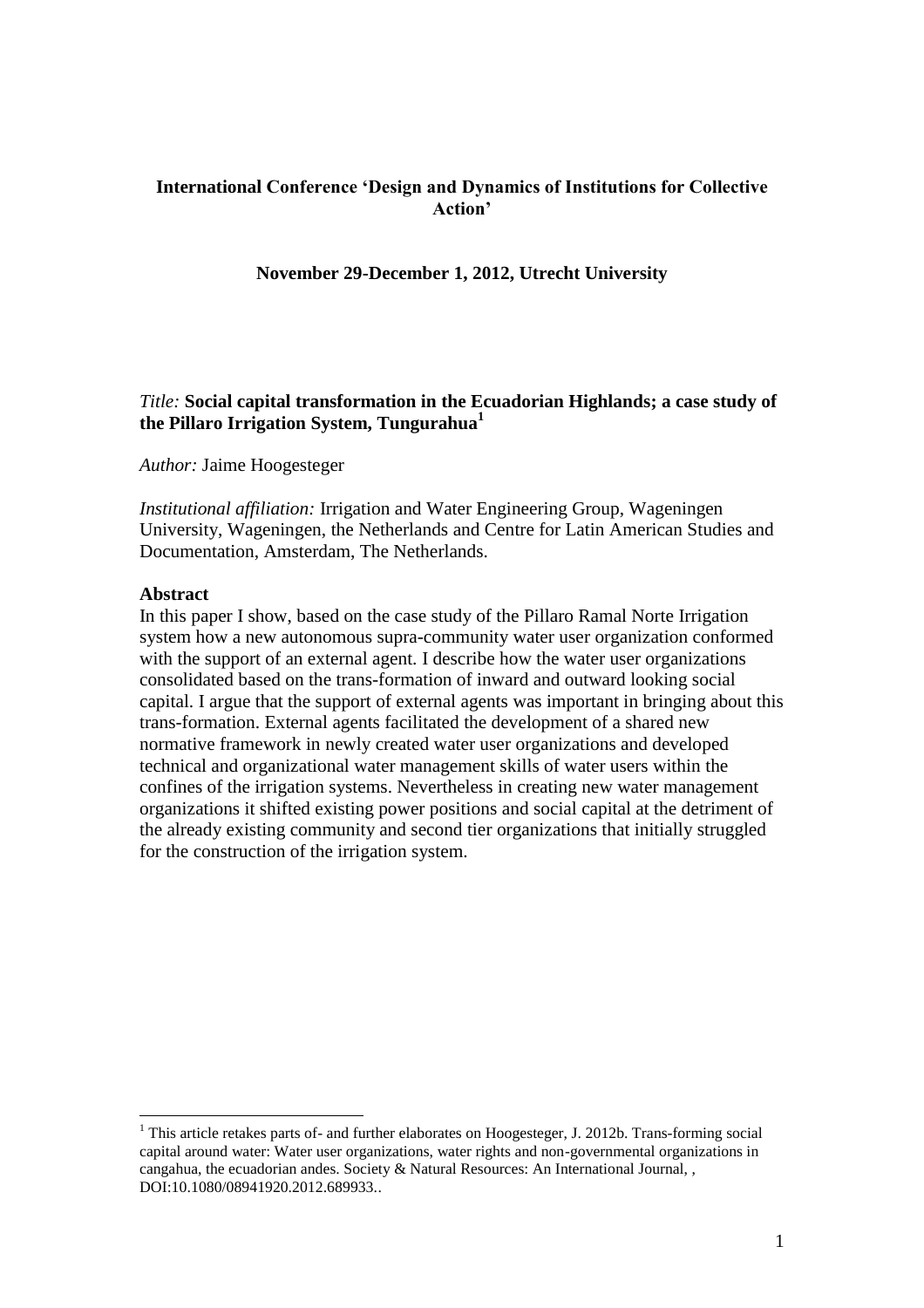### **1 INTRODUCTION**

 $\overline{a}$ 

Since the beginning of the 1990s water user organizations were created in statemanaged irrigation systems throughout the world. In Ecuador NGOs supported the water users in many irrigation systems, to form and sustain their water users organizations through the development of both inward looking as well as outward looking collective action. The intervention processes rested on the idea that irrigation systems could be best managed and sustained through collective action of organized water users. In this paper I present the case study of the Pillaro Ramal Norte Irrigation system in the Ecuadorian Highlands. I first analyze the importance of social capital for groups that aim to get ahead around a specific issue; in this case access to irrigation water. I focus on understanding how existing forms of community based social capital were trans-formed $2$  into water user organizations based on state imposed normative frameworks and organizational structures. I argue that the trans-formation of inward and outward looking social capital are important when forming new organizations aimed at sustainably managing their irrigation systems and show that the creation of new organizations that are based on social capital is not always a straight forward process as existing local power relations and normative frameworks are challenged in these new spaces.

In Ecuador, since the early 1930s the state got involved in the creation of supracommunity irrigation systems through the construction and management of hydraulic infrastructure that crossed and therefore physically united several communities with water flows, infrastructure and managing organizations [\(Zapatta 2007\)](#page-16-0). State agencies were created to manage, direct and control these socio-natural systems and deliver water flows at the individual plots of the water users. In doing so, it profoundly changed existing local spaces by creating new natures (hydraulic infrastructure and water flows), and new social relations and power geometries between local bureaucratic water management institutions, local communities and water users. In doing so new scales and spaces were created around the management of water flows for water delivery to new water users.

As shown in [Hoogesteger \(2012a\)](#page-15-0) with the advent of neo-liberal ideologies since the early 1980s, the central role of the state in irrigation system management got questioned for several reasons. At international and national level, increasingly autonomous water user organizations that -based on collective action- would take over irrigation management responsibilities from state agencies were promoted. Because of their size many irrigation systems need collective action to coordinate water delivery and administration, operation and maintenance tasks [\(Boelens 2008\)](#page-15-1). [Perreault](#page-16-1) *et al.* (1998) build on the idea of social capital to analyze the formation of such water user organizations. For these organizations to consolidate, social capital has to be developed at different levels in the water user organizations.

In this article I first analyze two important forms of social capital; namely inward and outward looking social capital. Second I present the historical development of inward

 $2<sup>2</sup>$  I use the term trans-formed social capital to indicate that it was (1) mutated from existing forms of social capital, and (2) formed into new structures of social capital around water (see also ibid..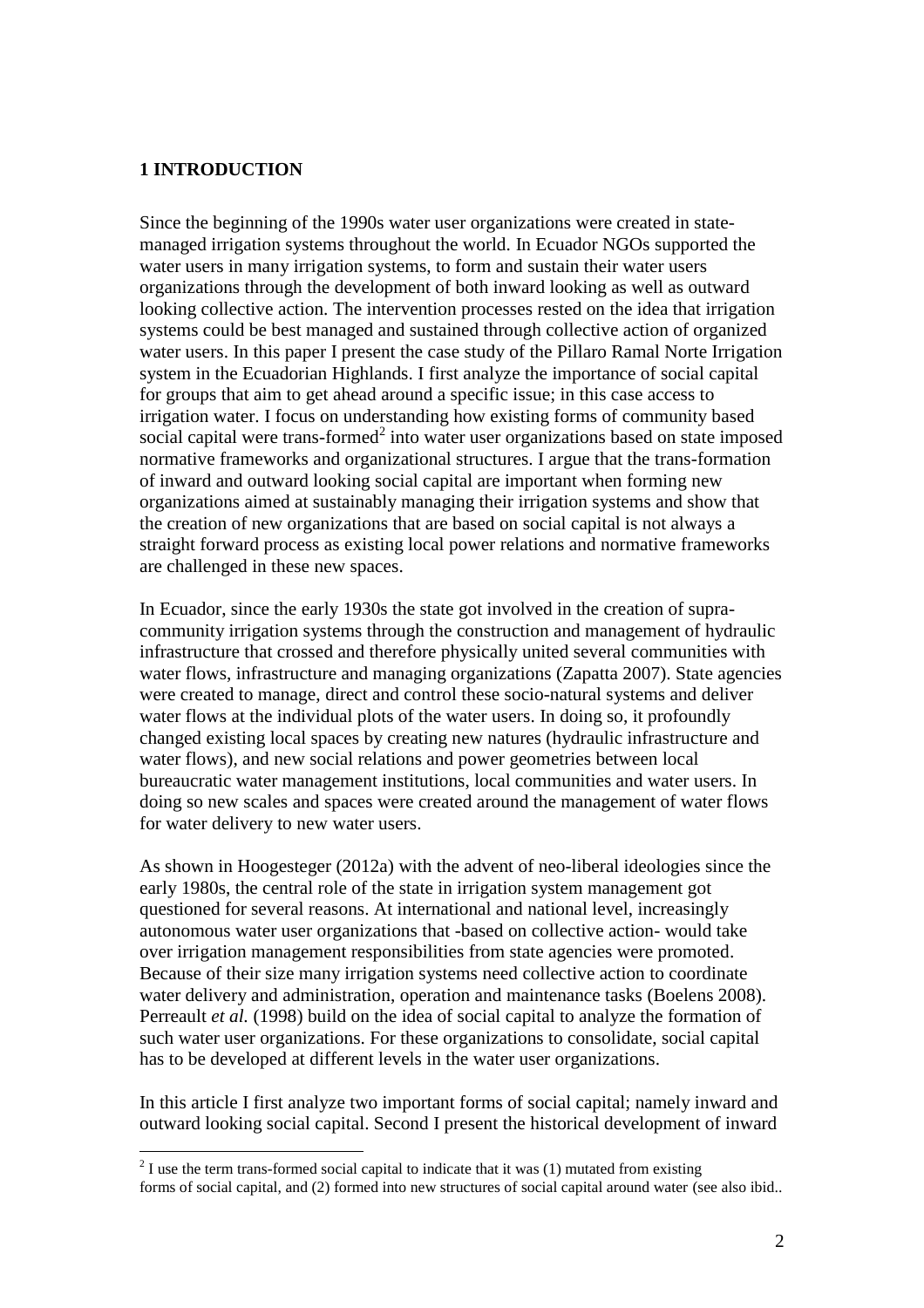looking social capital in the Ecuadorian highlands at community level. Then, I present the development of social capital at levels that stretch beyond the community and analyze the specific case of autonomous water user organizations through an in depth case study of the history and development of the Píllaro Ramal Norte irrigation system. I focus on the processes through which social capital was trans-formed<sup>3</sup> around water. This case illustrates how, with external support water users were able to establish a water user organization that enables them to sustainably manage their irrigation systems. The discussion focuses on the implications these case studies have on understanding how irrigation infrastructure, water flows, social capital, norms of reciprocity and networks of civic engagement form the basis for the consolidation and sustainability of autonomous water user organizations. In the conclusions I retake these elements presented in the discussion and explain how through the consolidation of autonomous water user organizations new democratic spaces that often compete with other organizational forms have been created in the Pillaro Ramal Norte Irrigation system.

The data of the case study of the Píllaro Ramal Norte irrigation systems were gathered in between 2008 and 2010 through fieldwork in the irrigation systems. Data gathering consisted of eighteen in depth semi-structured interviews, two focused group discussions, and various informal interviews and observations in the field. This primary material was supplemented by reviewing secondary material of the Ecuadorian Central for Agricultural Services (CESA) and other researchers who have worked in the area. Through the research design data were gathered from amongst the included actors only (water users and CESA's personnel). This results in an insider's story about social capital transformation and the construction of the socio-technical spaces that are embodied in irrigations systems and their organizations. To reconstruct the history of the irrigation systems and water user organizations the interviewees were selected through a snowball sampling methodology [\(Heckathorn 1997\)](#page-15-2). This started with personnel from CESA who work with the communities belonging to the abovementioned irrigation systems. From there, people that had been actively involved in the water user organizations at different moments in time were selected and interviewed. During field visits to the irrigation systems with personnel from CESA, and with leaders of the water user organization, new interviewees were approached from among the water users.

### **2 WATER USER ORGANIZATIONS AND SOCIAL CAPITAL**

 $\overline{a}$ 

Social capital operates through relationships of trust and reciprocity and is rooted in social relations. It can function as an asset to achieve desired outcomes of individuals and collectives by means of influencing on agents, reinforcing identity and recognition, supporting individuals and mobilizing/facilitating collective action [\(Portes 1998;](#page-16-2) [Reimer](#page-16-3) *et al.* 2008). Closed bonding networks of people who share a common frame of reference (religious, political, ethnic, class) sometimes impede the formation of social cohesion beyond the group boundaries [\(Ryan 2011\)](#page-16-4). Therefore, to develop supra-community cooperation, bridging relationships among groups that are somehow 'different' (in terms of religion, political views, ethnicity, class) are of

 $3$  I use the term trans-formed social capital to indicate that it was 1) mutated from existing forms of social capital, and 2) formed into new structures of social capital around water.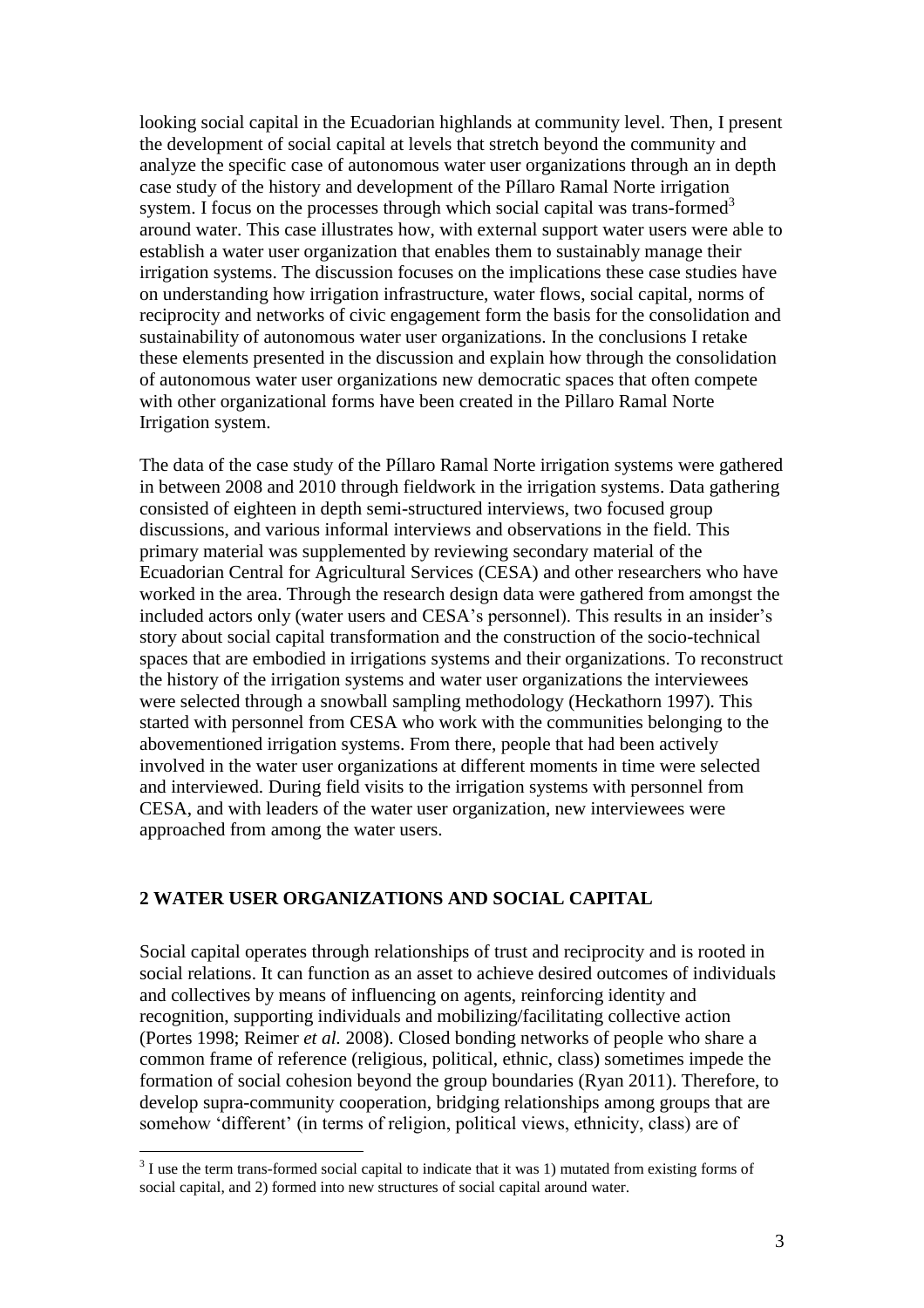utmost importance. In these contexts bridging can be facilitated by explicitly establishing a) commonly shared objectives, and b) the norms of reciprocity that provide the rules of interaction within the network. [Reimer](#page-16-3) *et al.* (2008) argue that trust and reciprocity are a consequential component of the normative structures that define social relations as they maintain and organize the connections in these networks by establishing 'reasonable' expectations concerning what others will do through 'systems of sanctions and incentives that ensure consistency in those actions' [\(Reimer](#page-16-3) *et al.* 2008: 259).

Social capital in Ecuadorian Andean communities is expressed in their diverse efforts to collectively maintain and transform local places and ways of life [\(Bebbington and](#page-15-3)  [Perreault 1999\)](#page-15-3). These efforts are generally coordinated through community-wide labor (*mingas*). *Mingas* are often compulsory for community members<sup>4</sup> and are usually prepared and coordinated by community leaders and discussed in community assemblies. Before the fall of the hacienda hegemony in rural areas *mingas* were generally practiced for the benefit of local hacienda owners and urban elites [\(Korovkin 1997\)](#page-16-5). Nowadays *mingas* are organized for activities and projects that benefit the community such as maintenance and construction of access roads, water supply and irrigation systems, schools and other infrastructure.<sup>5</sup>

Even though ever-more Andean families are scattering territorially through migration to work and trade in urban centers [\(Bebbington 1993;](#page-15-4) [Jokisch 2002\)](#page-16-6), *mingas* still exist in almost all communities [\(Korovkin 1998\)](#page-16-7). One of the results of temporal labor migration, that is predominantly done by men, is that women have come to play a crucial role in rural community life and in *mingas* [\(Boelens and Zwarteveen 2002\)](#page-15-5). Specific rules for participation and collaboration in *mingas* have changed to adapt to new local realities. For instance communities increasingly organize *mingas* and meetings in weekends or holyday periods to facilitate the participation of migrant and wage-labor dependent community members. Another common rule is that the responsibilities of absentees can be shifted within households (delegated to husband/wife, parents or children); or in time; or be met financially. Participation in these community activities defines internal social relations and sometimes the distribution of resources such as access to land, water, forests or pastures [\(Boelens](#page-15-1)  [2008\)](#page-15-1).

Like many other community affairs, in the Ecuadorian highlands most communities manage their water resources through *mingas* and other forms of collective action and social organization that are embedded in their own rules and rights systems [\(Boelens](#page-15-1)  [2008\)](#page-15-1). For smallholders and indigenous peoples within communities that have water use systems (domestic water supply or irrigation or multi-purpose), local autonomy, collective action and the local rights frameworks are therefore often the only way to defend individual (often family) water rights from external threats [\(Beccar](#page-15-6) *et al.* [2002\)](#page-15-6). These are engendered through instruments of self-governance and autonomy that build on and re-create social capital around water. In the following sections I explain the importance and differences between inward looking and outward looking social capital for autonomous water user organizations.

<sup>&</sup>lt;sup>4</sup>Participation and work tasks are assigned according to the capacity of the individual. Elderly and pregnant women are usually exempted from work.<br><sup>5</sup>In externally funded projects, communities usually agree to provide the required (un)skilled labor

through *mingas*.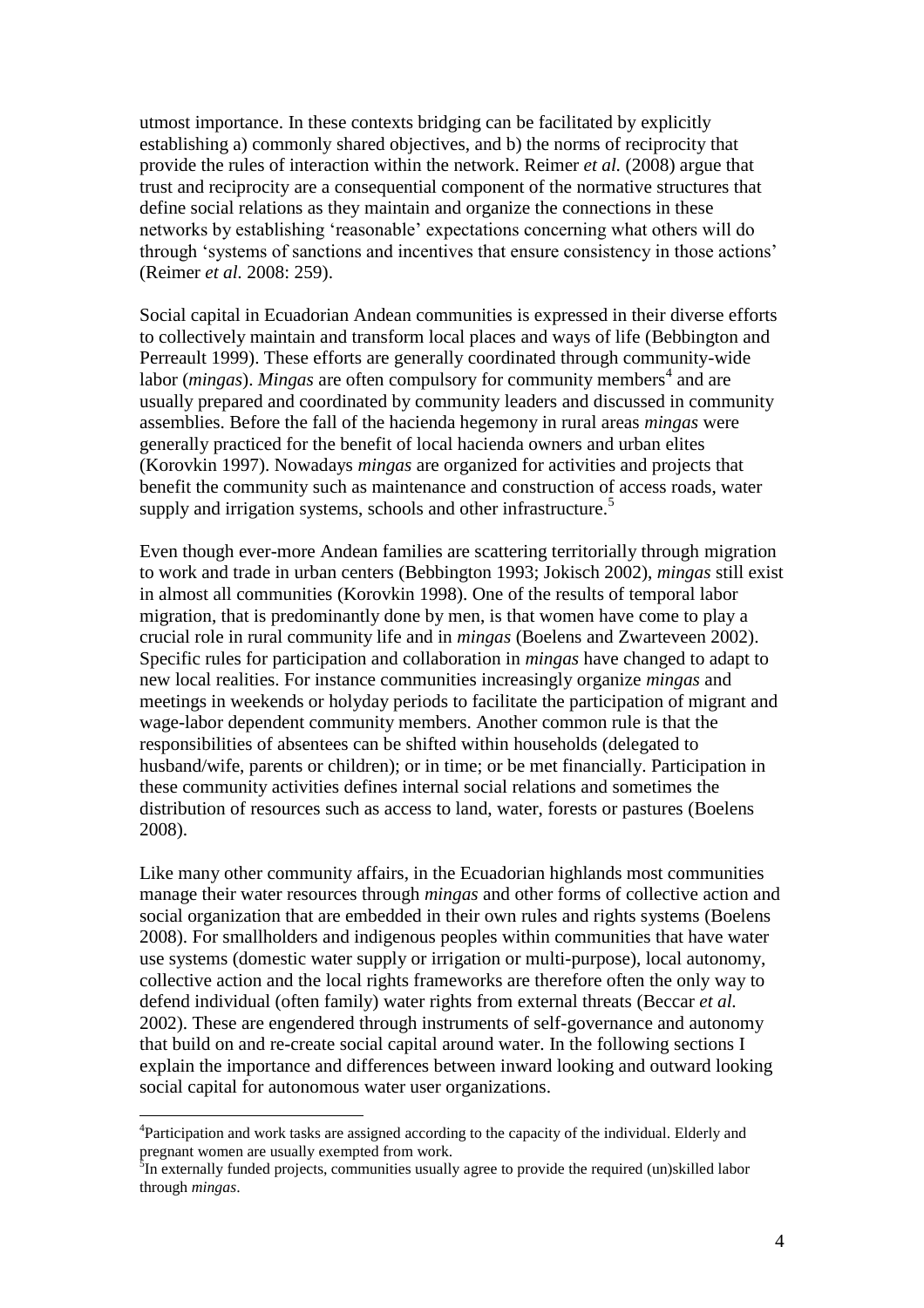## *2.1 Inward looking social capital*

For the development of social capital in water user organizations, bonding ties among its members are necessary. Bonding refers to 'inward looking' ties of people that share a common group identity and/or goal (access water from a shared irrigation system). Because of their size many irrigation systems need supra-community cooperation to coordinate water delivery and administration, operation and maintenance tasks [\(Beccar](#page-15-6) *et al.* 2002). It follows that for these organizations to consolidate, social capital has to be developed at scales that go beyond the community level through bridging. Bridging refers to ties that bind different groups or individuals (with heterogeneous identities) together for 'getting ahead' along shared goals. According to [Ryan \(2011\)](#page-16-4), bonding and bridging are not mutually exclusive as people usually bond along one social dimension while they bridge and sometimes have conflicts across others in a continuum of social relationships. So, in irrigation systems water users usually bond along their shared goal of accessing water, while conflicts over political views, identity or religious beliefs exist.

The normative framework that consolidates the rules of interaction for materializing individual access to water in irrigation systems, is the cornerstone on which inward looking social capital is built on in autonomously managed water use systems. According to [Boelens \(2008\)](#page-15-1) these normative frameworks are defined by two different kinds of rights which are (p. 59):

- a) Access and operational rights: These define access to water and infrastructure and the operation of the system and entail the right to: withdraw and use part of the water flow; use the water intake, conduction and distribution infrastructure to get water to a plot; access information on the management of the system; to represent users and to implement decisions regarding water distribution and system management including penalties and the enforcement of rules; and the right to take part in social activities related to the system's water management.
- b) Control rights: These grant individuals the right to take part in collective and democratic decision-making through the right to be eligible and occupy positions in the water users organization and decide over management and system operation (water distribution, irrigation schedules, flow rates, water use purposes, organizational forms, posts, responsibilities) through democratic procedures through which decisions are taken over; the inclusion and exclusion of members; changing or expanding the hydraulic system and irrigation technology; transferring the rights to third parties; and changing the internal rights and regulations.

How these rights are defined in an irrigation system is greatly dependent on the history of the irrigation system [\(Boelens and Doornbos 2001\)](#page-15-7). To materialize water delivery, water users are bonded to and depend on the socio-technical characteristics and boundaries of the water use system. This makes exclusion and inclusion as well as rule enforcement through restricting water delivery to the rule breaker an especially strong relational mechanism. Through these mechanisms which are engrained in locally specific water rights systems (see [Boelens 2009\)](#page-15-8) normatively established social capital can be conceptualized as one of the main drivers behind the mobilization of collective action for the maintenance of the irrigation system and the participation in decision making within water users organizations.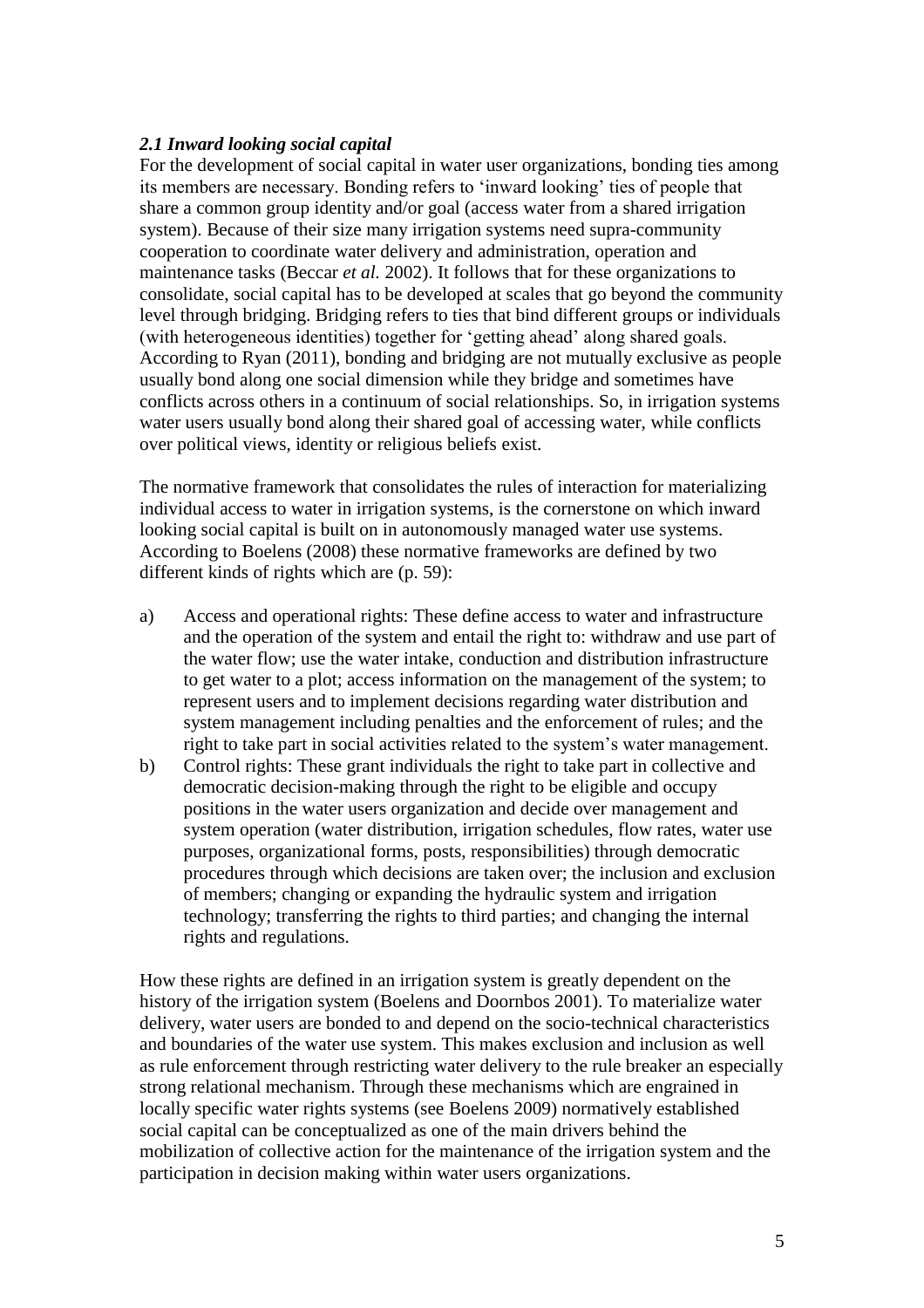Participation in collective action that is called upon by the water users organizations is usually a part of the normative framework of irrigation systems. Non-participation in this collective action (be it for the perpetuation of the irrigation system or for broader issues of regional or national interest) usually leads to fines and in some cases also the temporary and/or definitive loss of the right to access water within the irrigation system. For their maintenance, expansion and modernization these organizations have developed important permanent or temporary linkages with external state and nonstate organizations through outward looking social capital as is explained in the next section.

## *2.2 Outward looking social capital*

Developing broader networks in which outward looking social capital is established through bridging and bracing linkages is important for social groups [\(Rydin and](#page-16-8)  [Holman 2004\)](#page-16-8). Bridging refers to ties that bind different groups that often have different normative frameworks and sometimes different goals and is often used to mean connections beyond a defined boundary (institutional, territorial, ethnic, class). It is important in that it links different institutions and individuals together creating the potential to acquire benefits through broader extra-group networks. The benefits can be: access to resources, information or the development of political agency. For instance bridging capital can link government agencies, donors, non-governmental organizations and local communities and ideally bring mutual benefits to all the different actors involved.

[Rydin and Holman \(2004\)](#page-16-8) introduced the term bracing to point out a specific form of bridging in which connections between a limited group of people or institutions establish stronger and more selective relationships. These relationships are strategic in nature and are important for making them effective; therefore they are less extensive and variably dense in a network. Bracing capital is seen as the establishment of targeted links and is usually defined in the form of alliances that form in a network to work-on or solve a specific problem at hand. Although broader social networks are of utmost importance, the development of bridging and bracing capital, as [Portes \(1998\)](#page-16-2) states:

*are not a natural given and must be constructed through investments strategies oriented to the institutionalization of group relations, usable as a reliable source of other benefits (p.3).*

In this sense, since the 1980s in the Ecuadorian Highlands there has been an increased proliferation and active encouragement of institutional arrangements for involving water users in irrigation management and the development of broad water centred networks. These attempt to give a greater role in policy making, administration and management of water affairs to local level civil society by stimulating the selfmanagement of what was previously provided and organized by the national or local state (see [Cremers](#page-15-9) *et al.* 2005; [Hoogesteger 2012a\)](#page-15-0). How both forms of social capital have been trans-formed and is presented though the case study of the Pillaro Ramal Norte irrigation system presented below.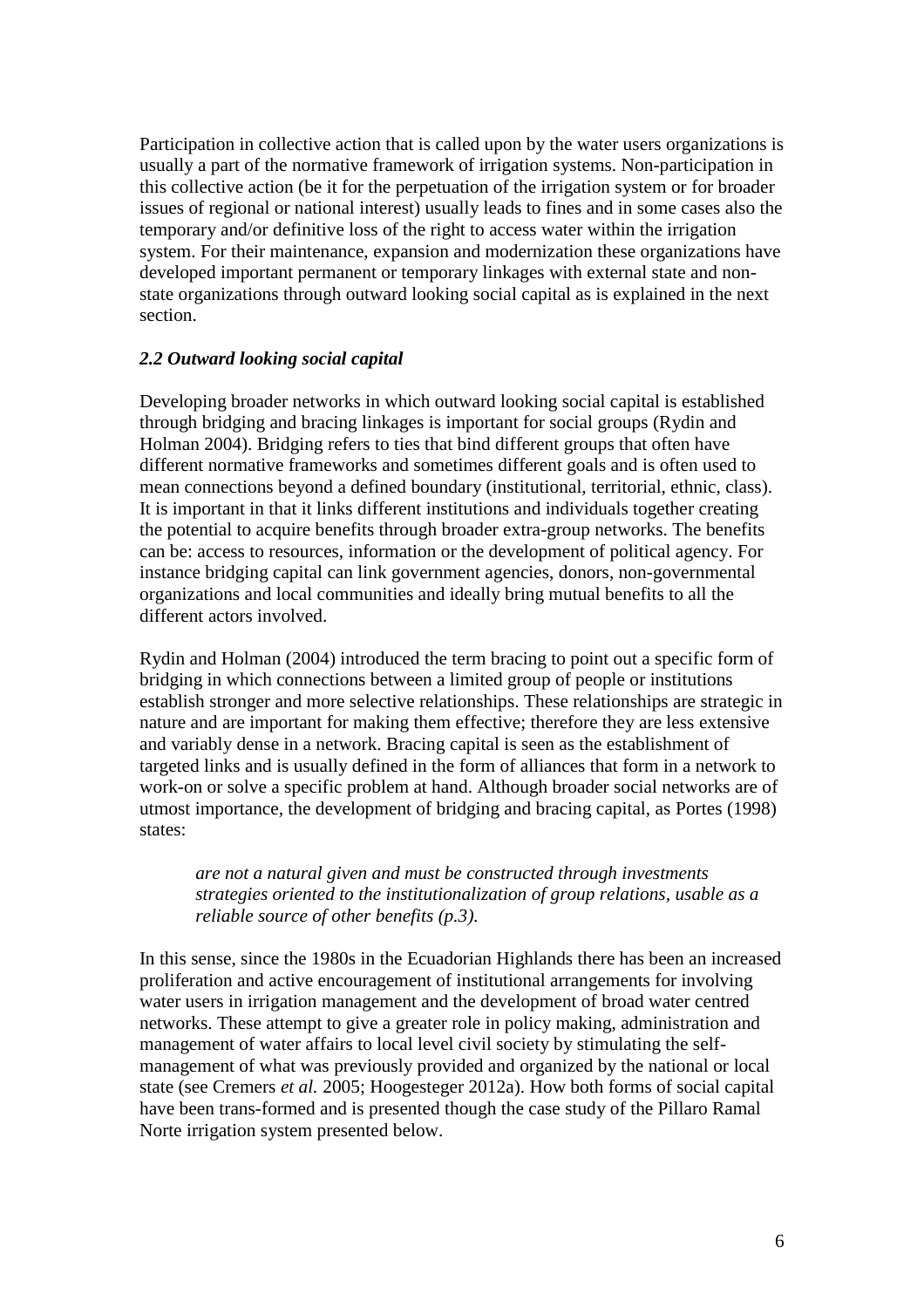### **3 TRANSFORMING SOCIAL CAPITAL IN THE PILLARO RAMAL NORTE IRRIGATION SYSTEM***<sup>6</sup>*

After acquiring land during the agrarian reforms of the 1960s and 1970s (see [de](#page-15-10)  [Janvry and Sadoulet 1989\)](#page-15-10), many communities engaged in struggles for obtaining irrigation water through either the rehabilitation of old formerly *hacienda* owned irrigation systems or the construction of new ones (often financed by external agents and the state). One of these territorially bound peasant organization was the Federation of Farming Organizations of San Andres and Píllaro (*Federación de Organizaciones Campesinas de los Cantónes San Andres y Píllaro,* FOCCAP) in the Pillaro borough of the province of Tungurahua in the central Ecuadorian Highlands. As a community leader explains:

*In every community we had organized a committee of development … later we organized in the FOCCAP to bundle our efforts to find external sources of support to develop the region. We started first with some funds of PRODEPINE<sup>7</sup> . With the organization we have progressed, progressed, progressed…*

The history of the North Píllaro irrigation system begins at the end of the 1960s. At the time, INERHI built the Pisayambo dam and the Pucará hydro-electric power station. INERHI's plans envisaged the construction of the Píllaro irrigation system in order to productively use the water that had passed through the hydro-electric power station for irrigation purposes. A tunnel of three kilometers and a distributor, which divides the flow into two main sections, the Píllaro Ramal Norte and the Ramal Sur system were built, but because of a lack of funds further construction of the irrigations system was suspended in 1971 and was only retaken after continued struggles of the FOCCAP. In 1995, FOCCAP began to work in collaboration with the communities of the parish of San Andrés to complete the 17.6 kilometers of the main canal of the Ramal Norte system. As one of the former community leaders explains:

*We have fought; we have tried to fund our projects. … We tried to get the governments to help us but we also organized ourselves… every Saturday and Sunday we were working on the main canal. We had a president of all the communities and he used to call us out to work through mingas.*

According to FOCCAP the communities dug the canal through 90,000 *mingas* and other material and financial contributions [\(Dries van den and Jaramillo 2000\)](#page-15-11). In 1997, the communities at the head-end of the main canal began using water. While working on the construction of the canal, FOCCAP sought through outward looking social capital technical and organizational external support in order to complete the irrigation system. As part of these efforts, between 1996 and 1997 they approached

<sup>&</sup>lt;sup>6</sup> The Pillaro irrigation system is composed of the Píllaro Ramal Norte and Píllaro Ramal Sur main canals. At the time of study the technical and organizational interventions in the Píllaro Ramal Sur had only started and were based on the intervention methodology that had been used in the Píllaro Ramal Norte canal. Therefore I focused my case study only on understanding the organizational development of the Píllaro Ramal Norte canal as is explained in this article.

<sup>7</sup> This World Bank financed project financed local development projects through second tier organizations Andolina, R., N. Laurie and S. Radcliffe. 2009. *Indigenous development in the andes; culture, power and transnationalism*. Durham and London: Duke University Press ; therefore, to access these funds, the communities formalized their collaboration through the creation of FOCCAP.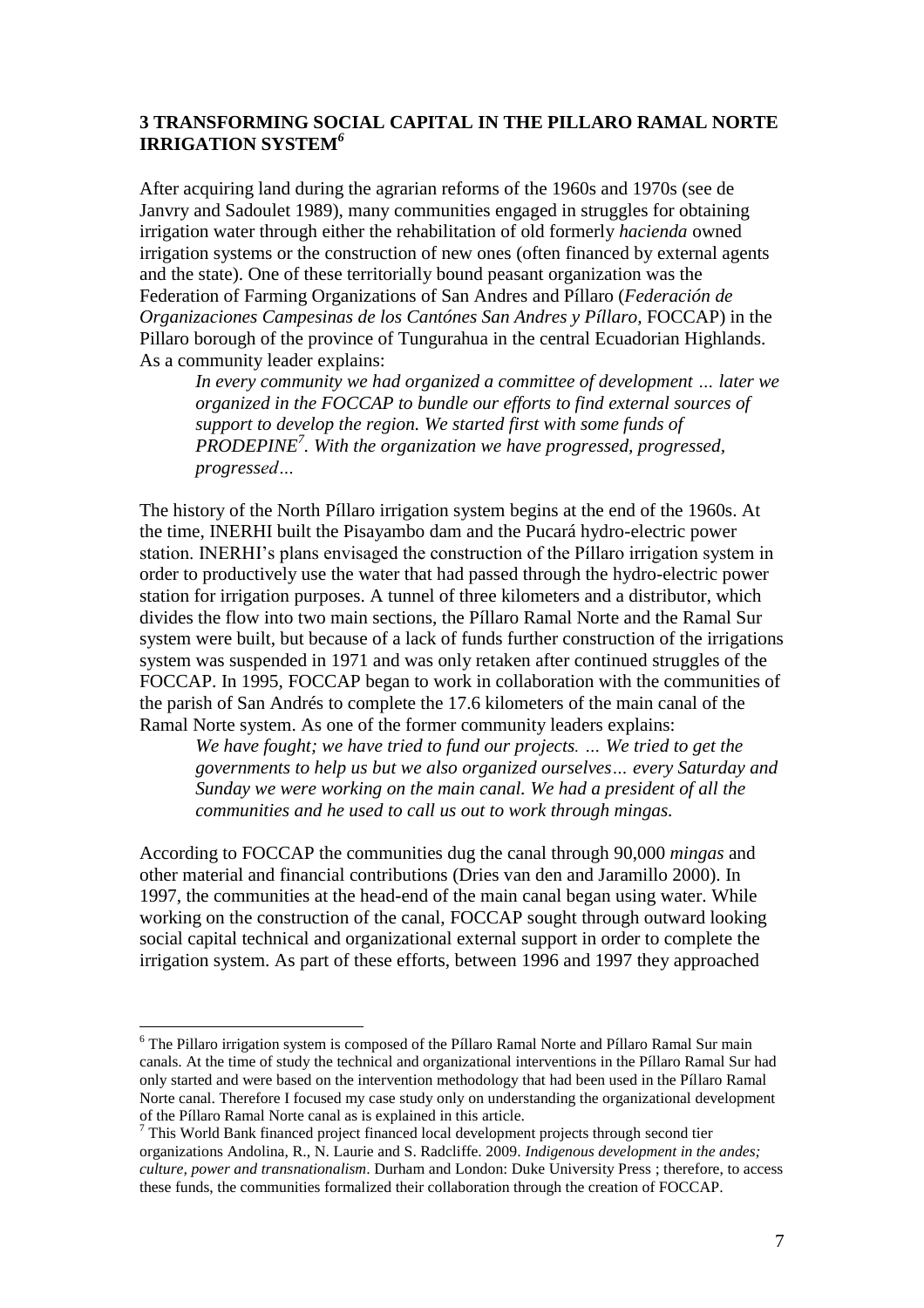several NGOs including CESA, that had a long trajectory and vast experience in irrigation intervention projects and in attracting funding to execute these projects.

At the end of 1998, with foreign development funds, CESA began a participative diagnosis and planning process that resulted in a Local Development Plan and funding proposals to start an intervention process in the area. In May 2000, CESA -that had been able to access development funds from German (*Welthungerhilfe and Deutsche Gesellschaft für Zusammenarbeit*) and Spanish (Intermón-Oxfam) donor agenciesbegan to work with the communities on a) the construction and installation of the secondary and tertiary canals of the irrigation system in the San Andrés parish<sup>8</sup>, and b) the organization of water management organizations. Between 2001 and 2003, after a prolonged lobbying process by part of FOCCAP, the Corporation for Regional Development of the Central Sierra (*Corporación de Desarrollo Regional de la Sierra Centro*, CORSICEN) reconstructed and lined the main canal of the irrigation system in collaboration with CESA. At present the irrigation system, has a water allocation of 1,270 litres/second with which 3,270 hectares are irrigated with a water distribution ratio of 0,39 litres/second/hectare, benefitting some 3100 families [\(Dries van den and](#page-15-11)  [Jaramillo 2000\)](#page-15-11).

## *3.1 Trans-forming inward looking social capital in new organizational spaces*

In the area strong bonds of social capital existed at community level and was coordinated at supra-community level through FOCCAP. Nevertheless, after the external intervention process CESA has taken over the central role of facilitating and supporting the consolidation of water user organizations at different levels of the irrigation system. Based on state guidelines their intervention process that was accompanies by CORSICEN stipulated the formation of Water Assemblies (*Juntas Sectoriales)* responsible for the operation, management and administration of the secondary and tertiary canals through Modular Committees (*Comités Modulares*). This has led to the organisation of 25 Water Assemblies (11 in San Andrés and 14 in Urbina). The water users were organized in structures that were created alongside the existing community structures and alongside the already existing FOCCAP even through initially the FOCCAP wanted to become the organization responsible for the management and administration of the irrigation system.

To coordinate the operation, maintenance and administration of the main canal and the coordination of the Water Assemblies, the Central Water User Organization for the Píllaro Norte (*Junta Central de Riego Píllaro Ramal Norte*) canal was consolidated. The Central Water User Organization for the Pillaro Norte canal in turn is part of the Water Users Association Píllaro (*Junta Central de Riego Pillaro*). This association congregates the water user organizations of the Northern main canal as well as that of the Southern main canal of the Píllaro irrigation system (a preassembly had been in existence since 2005). After its consolidation, the Water Users Association Píllaro has become the organization that represents the interests the water users of Píllaro towards external organizations (see also table 1).

<sup>&</sup>lt;sup>8</sup> The second phase of the project, (beginning in 2005) included the communities of Urbina parish in the project.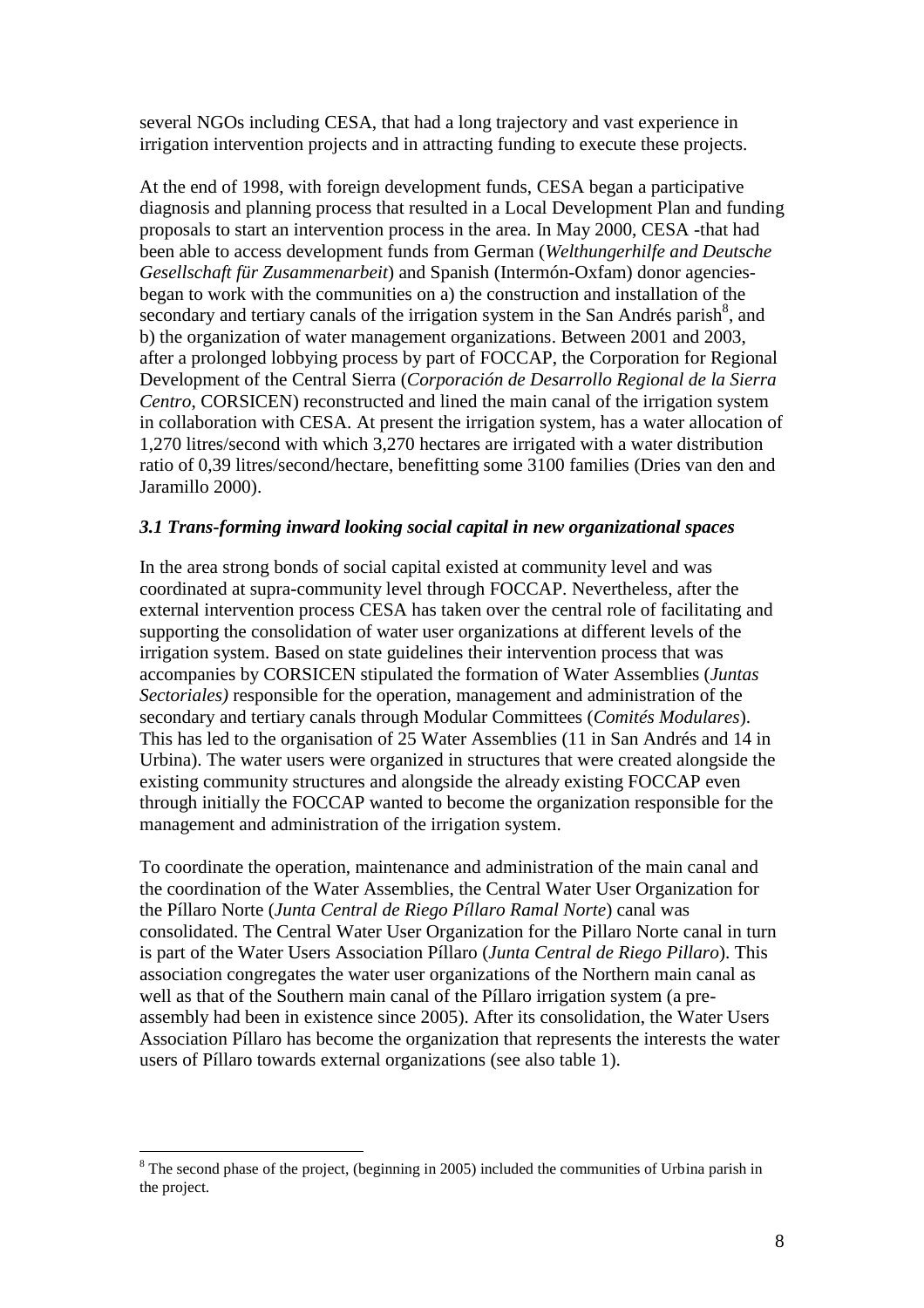*Table 1 Organizational structures of the Píllaro irrigation system (own elaboration).*

| Level              | <b>Functions</b>                                                        |
|--------------------|-------------------------------------------------------------------------|
| <b>Water Users</b> | Coordinates the administration, operation and maintenance of the main   |
| Association        | canal and tunnel up to the Santa Rita distributor. As legal             |
| Pillaro            | representative organization of the water users of Pillaro it represents |
|                    | water users interests at local, regional and national levels through    |
|                    | NGOs and state agencies.                                                |
| Central            | Administration, operation and maintenance of the main canal and         |
| <b>Water Users</b> | water distribution to the Water Assemblies. Representation of the       |
| Organization       | users of the North Canal of the Pillaro Irrigation system in the Water  |
| Píllaro Norte      | Users Association Píllaro and with external agents. With external       |
| canal              | support it has been able to construct a field office for the            |
|                    | administration and collection of the irrigation fees and it is also the |
|                    | office where the ditch tenders are based.                               |
| Water              | Administration, operation and maintenance of the secondary reservoirs   |
| Assemblies         | and canals for each sector. Distribution of water to the Modular        |
|                    | Committees by means of a ditch tender.                                  |
| Modular            | Administration, operation and maintenance of the tertiary canals and    |
| Committee          | distribution to plots amongst users (with or without a ditch tender).   |

State guidelines have determined the normative framework of the water users of the Pillaro irrigation system. This normative framework, which was imposed on top of already existing organizational forms was the basis for the trans-formation of social capital in the water user organizations but its imposition and the creation of new spaces has not been uncontested. As a community leader explains:

*I think it would be better if the community organization and the water organizations would be together. Now each one calls separately for assemblies. One for issues concerning water; the other for other issues. I think these should work together. We used to do all in the community organization… and that kept us united. Now divisions have been created because of two different assemblies… now there are people that do not want to know anything about the community.* 

The normative framework that was imposed established the access and operational rights as well as the control rights within the newly created water centered organizations. These included the following important principles:

a) Access and operational rights which include amongst others:

- All landholders within the potentially irrigable area of the system (which is defined by state technicians) are eligible to acquire a water entitlement through two mechanisms:
	- a) Acquired rights: All users who participated in the *mingas*, meetings and mobilizations for the construction of the main canal, and in the *mingas* for the construction of the secondary canals are entitled to become users of the irrigation water.
	- b) Bought rights: Those who did not participate in and contribute to the construction of the canals may 'buy' their water rights and become members of the irrigation system. To do this, the new users must: a) have their land within the irrigation system's zone of influence (as established by the plans) or b) apply to the users' register of the Junta Central de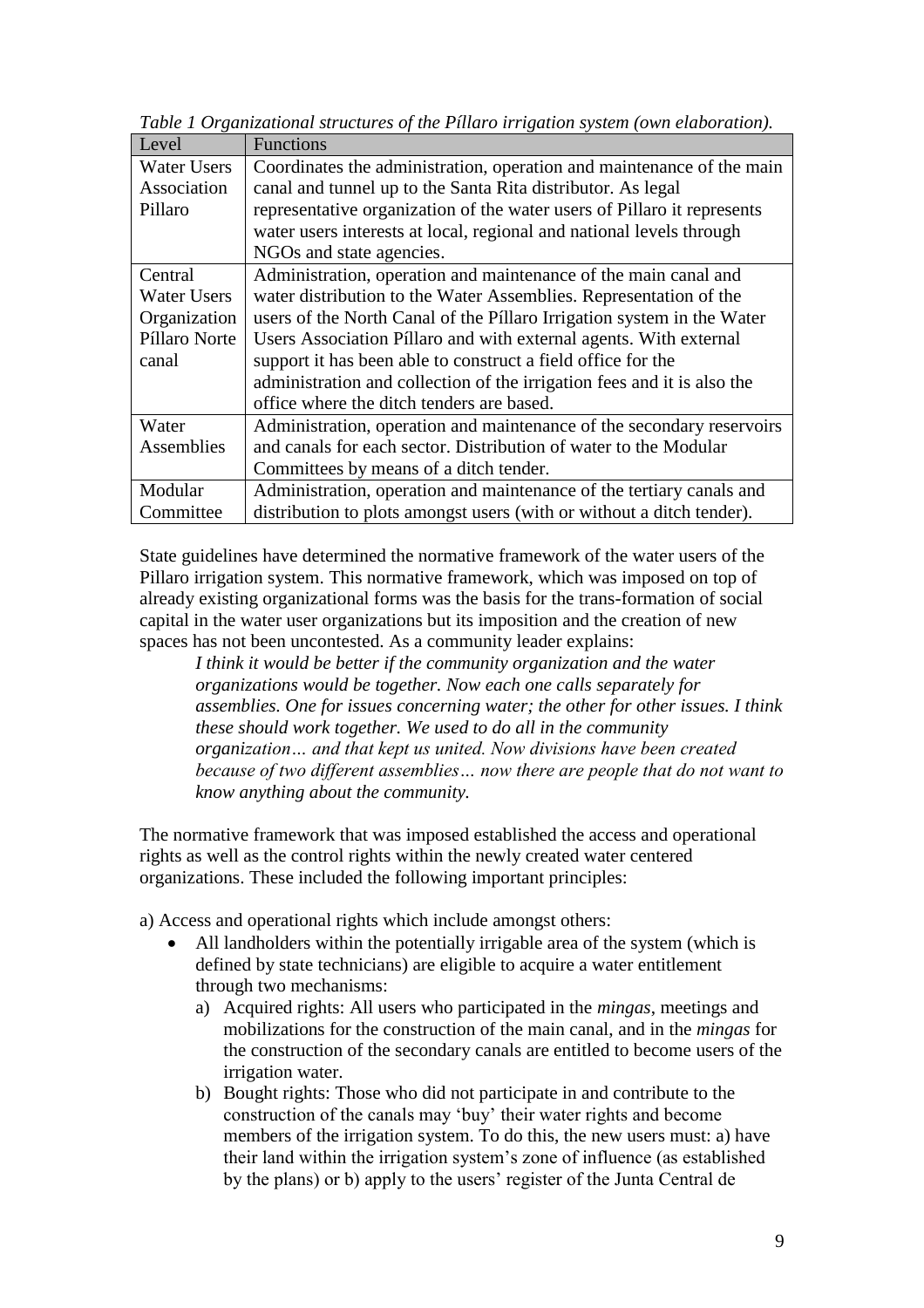Riego (JCR – Central Irrigation Assembly), and c) pay the equivalent of ten days' wages and a fixed amount per plot of land (a plot of land is around 2000 m2).

- Water allocations are proportional to land tenure at a distribution ratio of 0.39  $l/s/ha$ .
- Infrastructure and water flows of the primary and secondary canals are operated in principle by a ditch tender.
- At tertiary level and at plot level either water users or ditch tenders can operate and infrastructures and water flows.

Control rights include amongst others:

- The structures of the organizations and the formal contents of the normative framework for water management are predefined by state established legal guidelines.
- Water users organizations are responsible for the administration, operation and management of the irrigation system at different levels in the irrigation system.
- General assemblies are the highest decision making body of the water users organizations.
- All water users with a formal water right have a voice and a vote in the general assemblies.
- The day-to-day decisions and coordination of the water users organization and its management is delegated to a democratically chosen directive board.
- All water users have the right to become eligible for the different positions of the directive board of the organization.
- All the water users democratically choose the members of the directive board for a period of two years during general assemblies.
- The general assembly has the faculty to destitute the directive board members before their two-year period is fulfilled.
- Rights, responsibilities, rules and sanctions of water users can be established locally by the general assembly and can include fines and the temporal or permanent loss of the right to access water.

Through their organizations and based on this normative framework which one user called 'egalitarian yet not equitable' making reference to the fact that it does not take into account the previous investments of people through *mingas* and community participation, at present the water users administer, operate and maintain their irrigation system and ensure water delivery at plot level. Nevertheless internal differences and conflicts still exist and will probably remain.

For instance the collective of water users of the parish of Urbina, has a very well working organization in which high levels of trust persist. These are based on the already existing forms of social capital in the community. They have formed a Cooperative of Water Users of Urbina through which the water fees are collected from the different families and then are paid to the Water Users Association collectively. This Cooperative has built its own office which is used to discuss water issues in the Parish as well as other issues of collective interest. In this venue local conflicts over water are discussed and solved based on their local normative framework.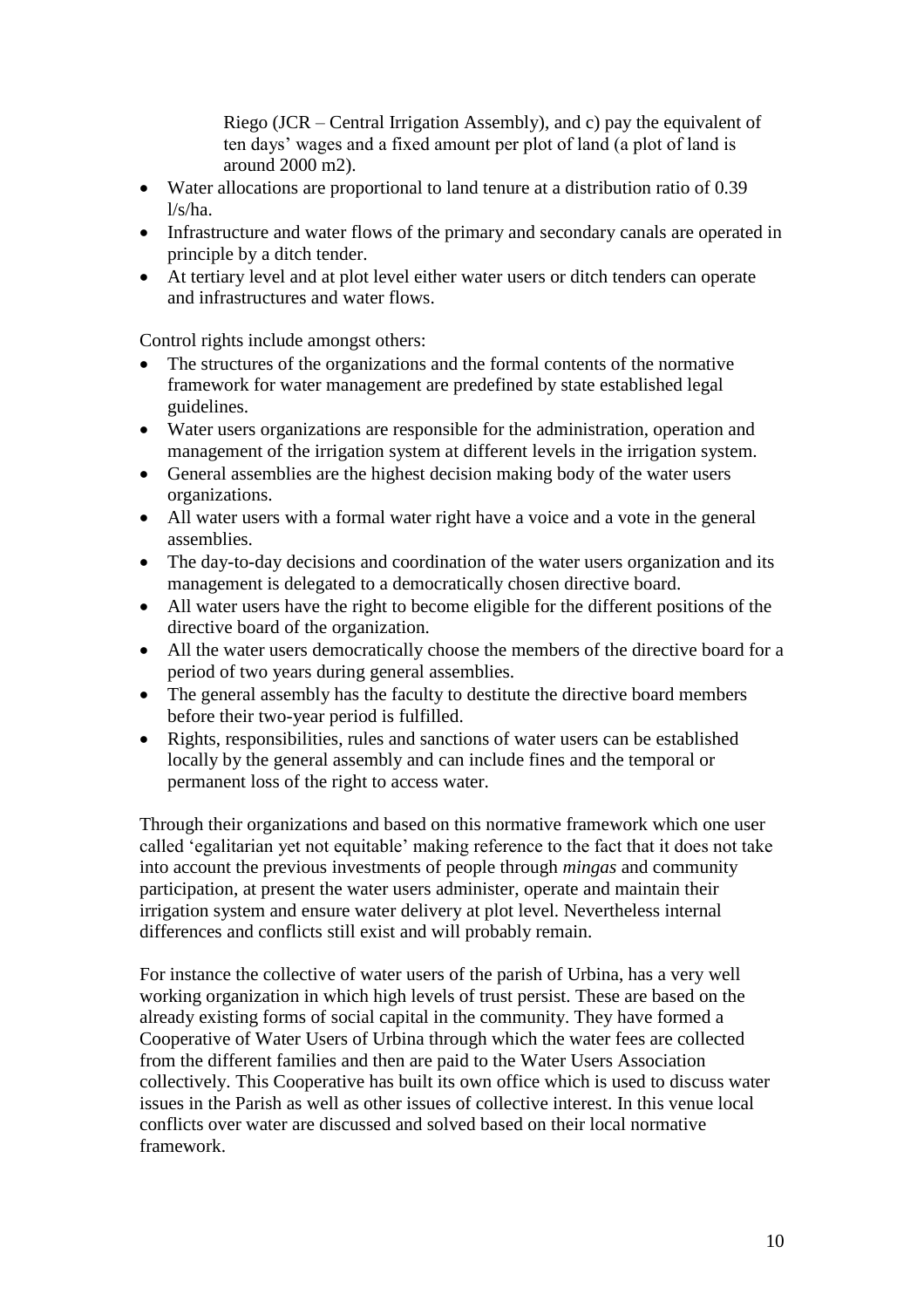On the other hand there are communities that, while having strong internal community bonding have not in first instance bridged and in second instance bonded with the water users organizations outside of the boundaries of their community. As a staff of CESA explains:

*There are people that do not respect the normative framework… they refuse to pay the water tariff… we have had a lot of problems especially with the community of Huapante Grande where people do not want to pay… saying that if they pay it will only be for their sector and community to for instance paint the church. (CESA staff-1)*

Cases of individuals that fail to recognize the normative frameworks of the water user organizations also exist in the irrigation system causing several problems and delays with the construction of the infrastructure:

*There are a lot of problems regarding the right to let water pass through private plots by means of the construction of the needed canals. It seems that sometimes once people have their access to water secured, people forget about the collective interest of the water user organization. (CESA staff-2)*

In general terms, the organizational structures have kept on working according to the established water rights and internal statutes even though there are different visions and practices on how these are to be implemented. For CESA technicians who have trained many of the younger leaders, the formal established rules have to be implemented in order to make the irrigation system and its organization work well. Nevertheless this sometimes is at odds with the norms of older community leaders that have their roots in the community traditions of reciprocity:

*In the last years we have had some conflicts… the Water Assemblies have separated themselves from the community structures… and the new directives have applied a lot of monetary sanctions and that creates conflicts. … Of course there are people that forget to pay but we have to convince them that we all have to pay.*

Despite the many conflicts that arise within the organizations, in general terms the organizations (be they community based and/or water user based) have proven to have the capacity for organising collective action for water delivery and the functioning and renovation of the organisational structures even though normative frameworks have been adapted and internal conflicts and struggles remain. As one of the water user says: 'in general and despite the conflicts that persist and sometimes arise, people have kept together in the *mingas* and in the assemblies.' A feeling that CESA shares when one of its staff members asserts that:

*We feel we have created a good social basis of trained water users that are working for the service of the larger good of the water users [through their organizations].*

#### *3.2 Co-producing outward looking social capital*

Outward looking social capital has been present in the area for a long time. In first instance it enabled the communities to unite in the FOCCAP. Once united in the FOCCAP the organized peasants established good contacts This also enabled FOCCAP to link and brace with CESA and other external actors such as CORSICEN, the municipality of Pillaro and with different national state instances such as PRODEPINE and the Ministry of Agriculture, Livestock and Fisheries (MAGAP).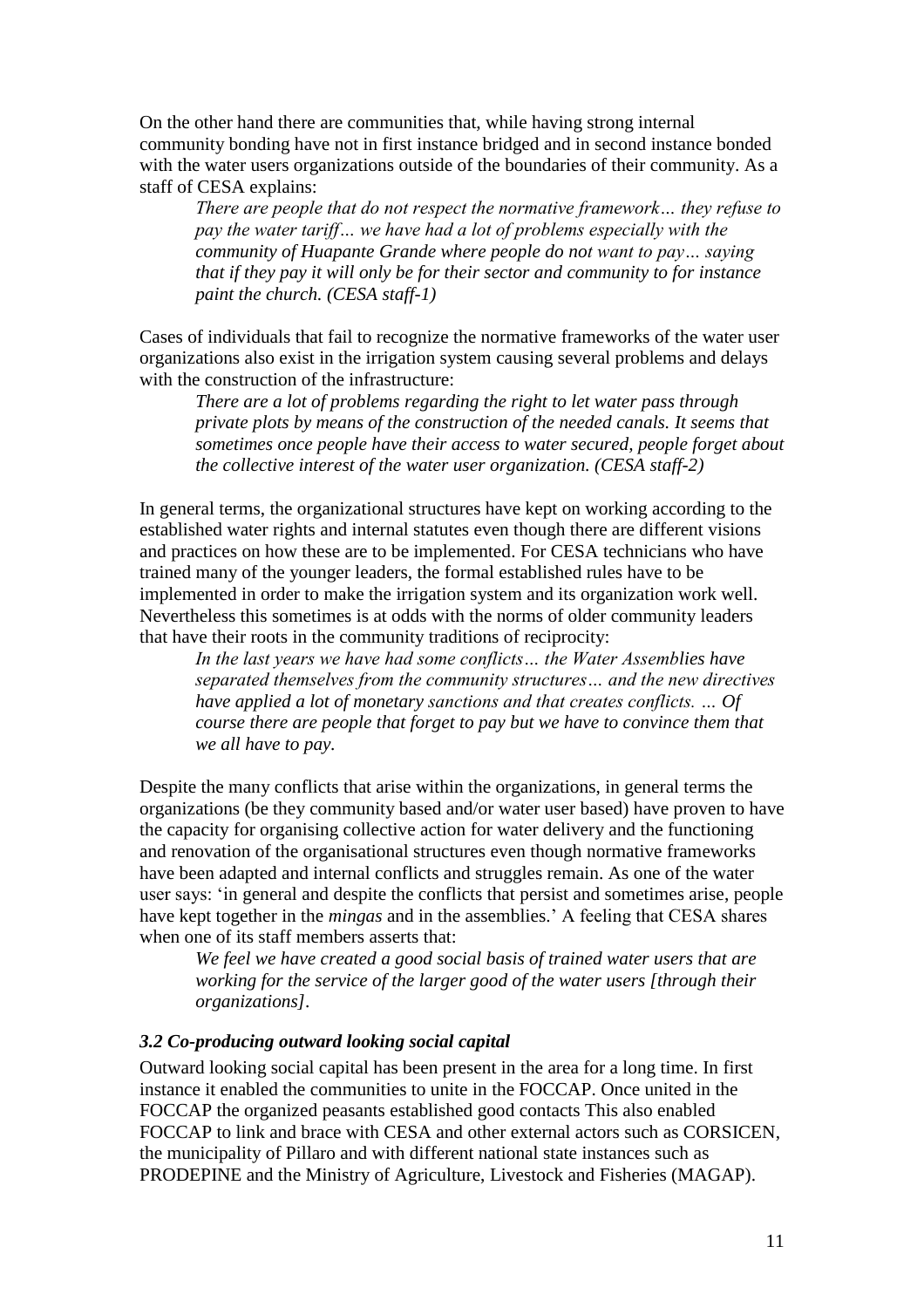Still CESA has given a lot of attention to the further co-production of outward looking social capital. In doing so it has developed networking and negotiation skills (linking and bracing social capital) of the water users and especially the leaders of the organizations. The development of skills has been done through formal trainings through courses but also by supporting and advising the leaders of the organization throughout the processes and negotiations they have with external agents. This sometimes takes the form of formal advices but often implies doing things together with the users; a strategy that brought forward its fruits for both CESA and the organized water users.

The water users have been able to obtain the support of the town council of Pillaro for the construction of 23 night reservoirs. Moreover, the town council has supported some of the production and commercialisation initiatives that have been carried out in the irrigation system. In 2007, the water users were able to obtain resources from MAGAP for the further improvement of the irrigation system (reservoirs and sprinkler irrigation) of Píllaro Ramal Norte and for the construction and expansion of the Píllaro Ramal Sur. Initially these resources would be channelled to CORSICEN that was formally responsible for the irrigation system. Yet, based on the bad experience the water users had with CORSICEN, they managed to negotiate that the funds (4 million dollars) were channelled and managed by the Provincial Council of Tungurahua (which has a good reputation with regards to the management and execution of projects in the province).

The Water Users Association Píllaro was able to amend the terms of the system's formal water allocation in 2008. With support of CESA specialists, the water users negotiated a contract modification with CORSICEN, SENAGUA, the national council on electricity (CONELEC) and the company that operates the Pucará hydropower station (Hydroagoyán S.A). They managed to change the legal status and terms of use of the water allocation of the Pucará power station from a power station allocation into a multi-purpose water allocation, which made irrigation the priority use. This way, the irrigation system has improved its water supply. The power station, through which water is supplied to the Pillaro Irrigation System, has changed its functioning regime to prioritize the supply of water for irrigation purposes.<sup>9</sup> At present CESA has stopped its direct involvement in strengthening the water users organizations in Píllaro Ramal Norte and is working with the water users of the Píllaro Ramal Sur, consolidating their organizations and developing their water management skills.

#### **4 Discussion: New organizational spaces and the re-shuffling of power relations**

This article shows how the Pillaro Ramal Norte water users organizations consolidated as new social spaces with the support of CESA. This process of social transformation and the creation of new local social (and technical) spaces and scales (modular committees, water assemblies and water user organizations) went paired with the consolidation of new natures through the construction and expansion of irrigation infrastructure and the related water flows. These new scales have bought

<sup>9</sup> Although legally and on paper these changes have taken place, their implementation is still not always followed because for power generation purposes the new operation guidelines are not ideal. Therefore it has kept on being an issue of struggle.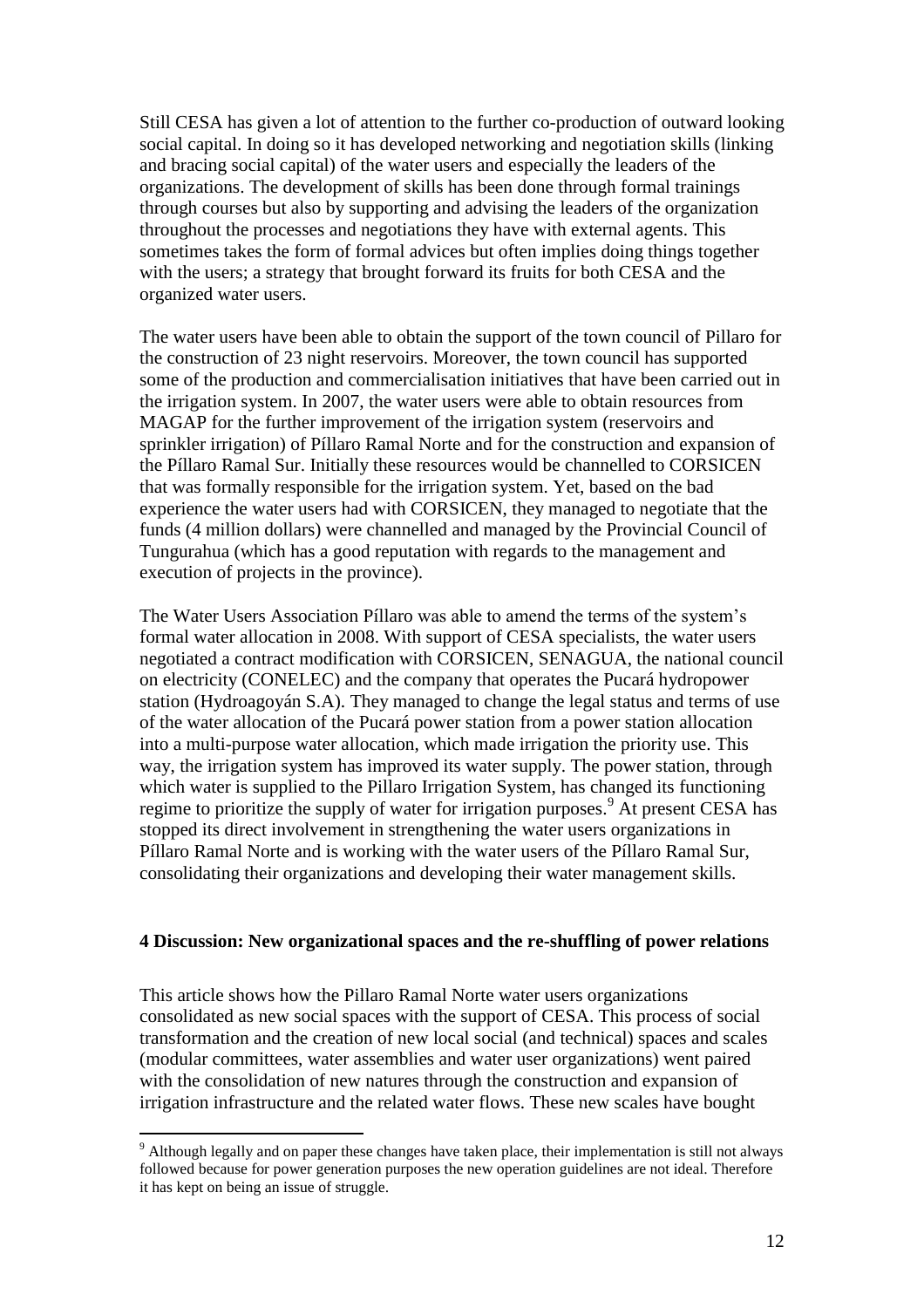about several changes in terms of social relations, especially as they were created alongside existing community structures and social relations. Of course many of the social relations and bonds of trust and reciprocity in the water centred organizations built on those that had been created in community organizations and the FOCCAP. Nevertheless within the new spaces of decision making that also have different territorial and membership boundaries also new social dynamics are generated. These new dynamics are shaped by the newly introduced normative frameworks and skills that are based on a rationality that differs from those of the community based organizations [\(Boelens 2008\)](#page-15-1). In this case the state guidelines established the rationality of a large part of the normative framework. An although as [Boelens \(2008\)](#page-15-1) explains that local communities change and adapt these normative frameworks to hybrids in which their own values are represented, these new hybrids also incorporate and normalize some of the elements of the externally imposed frameworks. This often creates conflicts and struggles between different individuals that strategically use and borrow elements of these different frameworks (Roth *et al.* [2005\)](#page-16-9).

An alternative to the imposition of these external normative frameworks and the creation of two different local spaces of social capital transformation (which often generates local conflicts), is the development of new locally rooted normative frameworks through participative processes as is described in detail for the case of Cangahua in [Hoogesteger \(2012b\)](#page-15-12). In Cangahua due to a long participative process a locally rooted normative framework was created for the management of the irrigation system. This resulted in the strengthening of community organizations and their social capital. The basis for this was making these organizations responsible for the management of water affairs at local level (as also happens in most autonomous community managed irrigation systems) [\(Boelens and Doornbos 2001\)](#page-15-7).

Yet despite the fact that the irrigation system and water flows are managed by new organizations and new externally imposed normative frameworks (that in most cases are informally and in practice adapted and mixed with already existing frameworks), enough inward looking social capital has been transformed (bonding and bridging within and across the different organizational levels in the irrigation system) to arrange the internal affairs and management tasks needed to sustain the irrigation system and deliver water. This is done despite internal conflicts in- and among the different levels of the water centred organizations. I attribute the permanence of cooperation and collective action in the water user organizations to the importance of water in everyday life and the livelihoods of most water user. As one user said: '... despite the conflicts we now have our water. Before we had to fetch it in the river; and now we have it in our homes' and another asserts the importance of irrigation when stating 'these soils were only good for barley and maize… now we can sow potatoes, vegetables… we have a small pasture for the animals'.

This same need for cooperation to ensure water delivery through water user organizations has been the driving motive for the development of outward looking social capital. This capital which was already developed within the communities and the FOCCAP has been further strengthened by capacity building activities of CESA and their direct support in many of the negotiations with external agents. Yet, contrary to broadly carried inward looking social capital that is permanently needed for the management of the irrigation system, outward looking social capital is only needed at specific moments in time. Furthermore this capital is often only mobilized by a few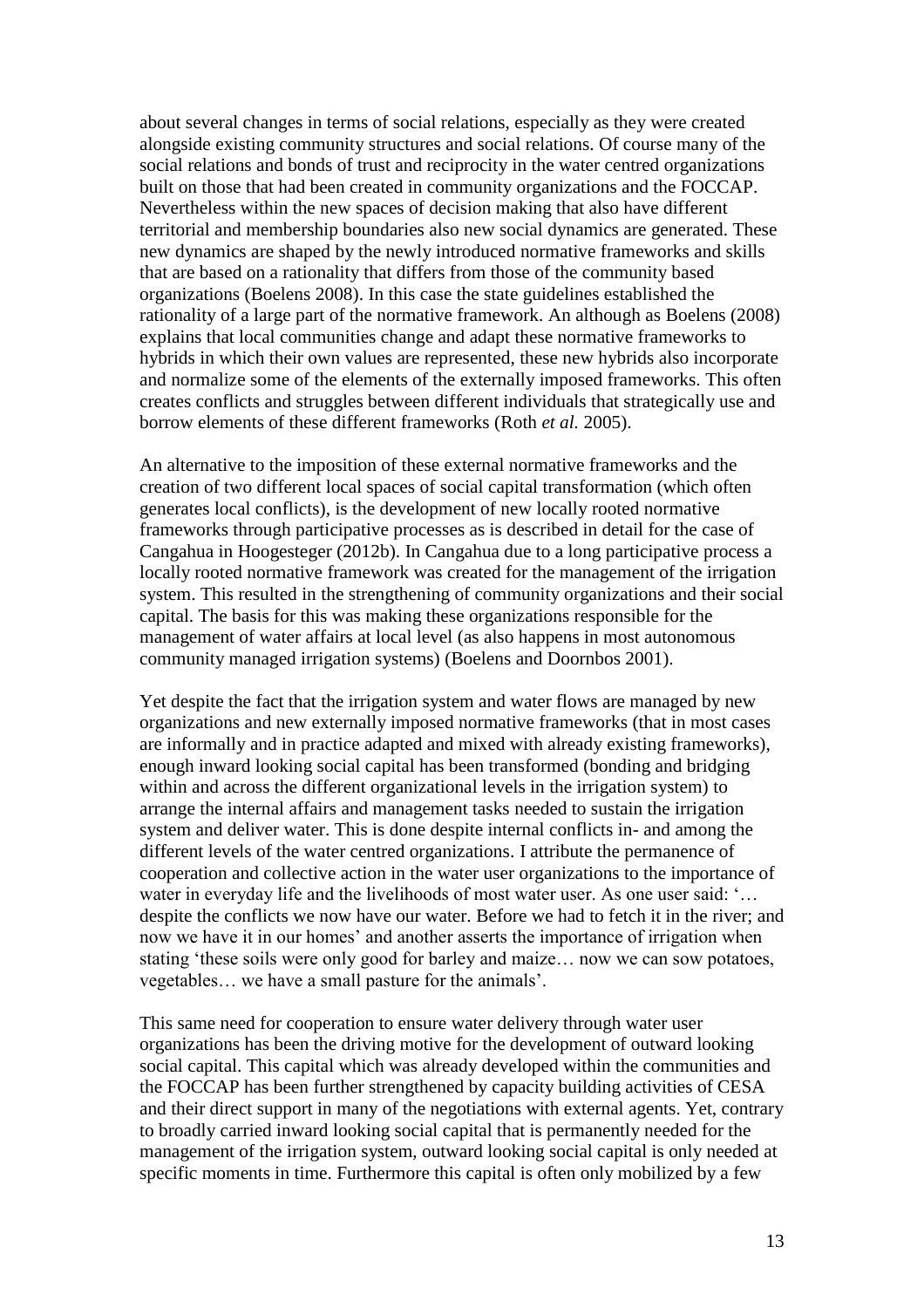leaders that link and brace with external agents for getting ahead with one specific demand, which most of the time is related to the sustainability and modernization of the irrigation system. In other cases, such as described in [\(Hoogesteger 2012a;](#page-15-0) [b\)](#page-15-12), this external capital can also serve water users to develop political agency at provincial and national level. At these levels often the demands of water users are broader and concern struggles not only of the specific irrigation system, but more generally of the broader group of peasant water users.

At the level of outward looking social capital the fragmentation that has been created between the community and the water user organizations also has effects. While broader community demands for recognition and/or development projects used to be carried out by second tier organizations and their related national federations [\(Becker](#page-15-13)  [2008;](#page-15-13) [Perreault 2003a;](#page-16-10) [b\)](#page-16-11), at present new national federations that focus exclusively on issues around water have emerged. These new water centred federations often have different mostly water and irrigation specific demands, allies and strategies. The proliferation of these issue specific federations has, according to [Petras and Veltmeyer](#page-16-12)  [\(2006\)](#page-16-12) and [Bretón Solo de Saldivar \(2002\)](#page-15-14), often weakened more progressive movements that demand structural social change and social equity. While this might indeed be a result of the rise of issue specific federations and networks around water, it is also a mechanism to achieve very specific demands and concerns with palpable positive results for the water users.

#### **5 Conclusions**

The creation of new organizational spaces in which social capital gets formed and is mobilized most of the times builds on/and transforms existing forms of social capital present in other groups (see [Hoogesteger 2012b;](#page-15-12) [Perreault](#page-16-1) *et al.* 1998). This example of the Pillaro Ramal Norte Irrigation system clearly shows that the basis of the inward looking social capital through which the irrigation system is administered, maintained and operated rests on the social capital that existed in the community organizations of the region; many of which wanted to also manage irrigation within their boundaries. These organizations had in first instance struggled for the development of their communities' through the creation of their own development committees that sought to find institutions and projects that would fund local development projects. Through in first instance bridging among communities and in second instance bonding, these communities united in the FOCCAP in order to access funds that were channeled through PRODEPINE. The social capital that existed at these two levels was mobilized inwardly through assemblies in which collective decisions were taken and *mingas* for digging the main canal of the irrigation system and outwardly by searching institutions with which they could brace in order to finance diverse development projects such as support with credits, access to markets, funds to build roads, schools and other basic services and build the desired irrigation infrastructure.

As [Portes \(1998\)](#page-16-2) states this social capital has three complementary functions which are: a) a source of social control and enforcement of the shared normative framework (*mingas* and assemblies), b) a source of support from other members of a defined and bounded group (collaboration through FOCCAP), and c) a source of benefits through broader extra-group networks (access to external funds and projects). Nevertheless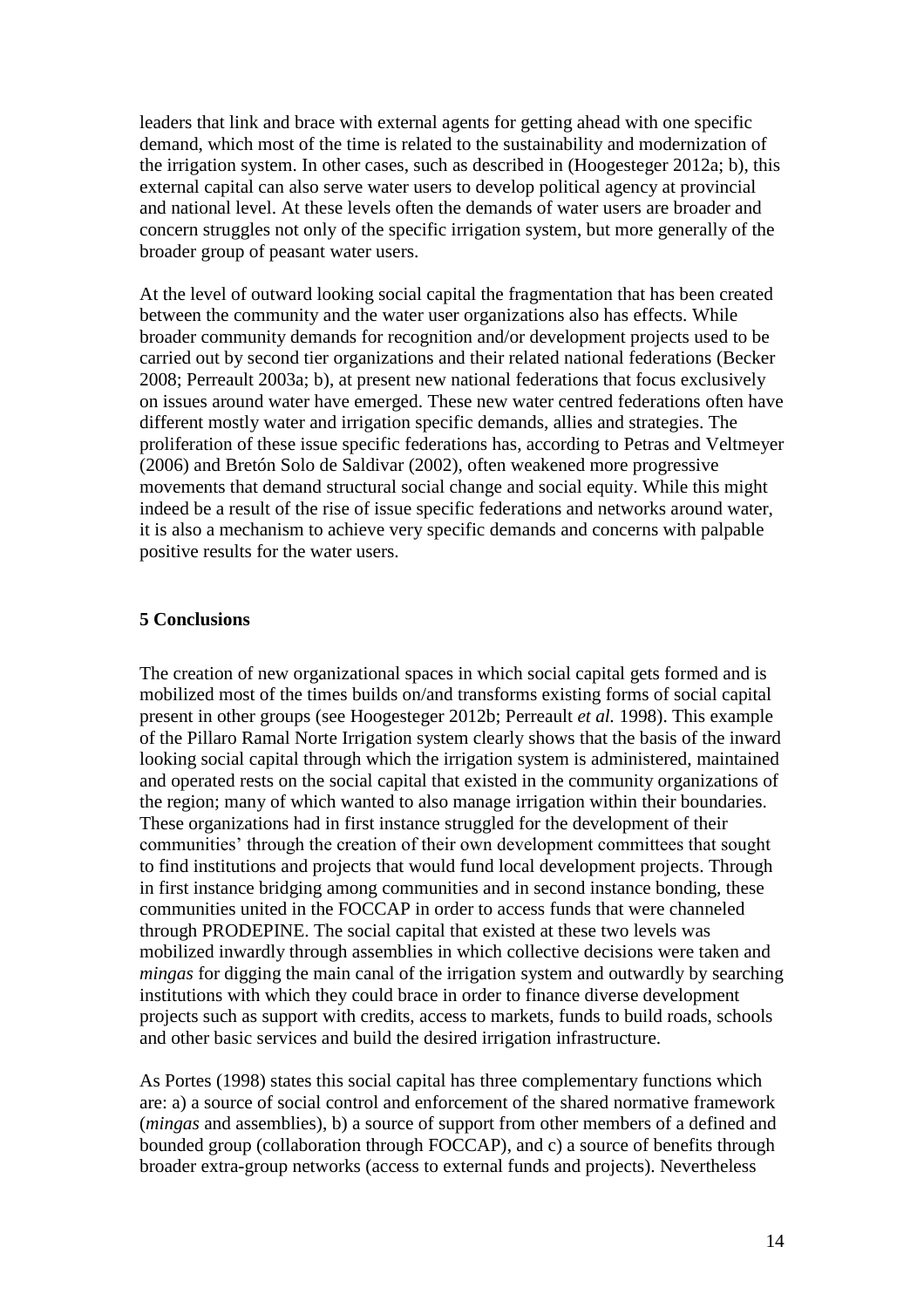with the creation of new organizational spaces for the management of water flows and the irrigation system this existing social capital was not only mutated to new spaces; it was also developed in new forms sometimes fragmenting existing community based social capital through the imposition of a new normative framework and organizational space that was based on state guidelines. These changes have brought about changes in the existing social relations and have transformed these in very locally specific ways. For instance in the community of Huapante Grande the community structures and normative frameworks have remained fairly untouched. In others such as in Urbina, and especially at higher levels the Central Water Users Organization Píllaro Norte, and the Water Users Association Pillaro, new normative frameworks and dynamics in social relations have evolved that are specifically concerned with water management. These new organizations and its leaders have in some cases explicitly side-lined the already existing organizations and normative norms that existed in the FOCCAP by claiming the water domain as theirs and delegating 'other' rural development issues to FOCCAP.

In terms of the mobilization of collective action through social capital [\(Putnam 2000\)](#page-16-13), the new water user organizations have transformed communal relations in variegated manners. They have shifted social relations from those based on a strong sense of a shared community identity into associational relations that are based, not on a shared identity, but on the shared interest of materializing irrigation water delivery to the plots. In doing so divides have been created within communities between those that have access to irrigation water and those that do not. This divide has consequences for the capacity of community organizations to mobilize collective action. The presented case shows that at least in some of the communities in Pillaro, communal organizations have seen their capacity to mobilize collective action for the benefit of the whole community reduced. The newly created axis on which social relations of reciprocity have developed in and around water and agricultural production with irrigation, now competes with other binding elements such as a shared cultural and/or territorial identity which sums up to the fact that through the ever increasing insertion of rural families in broader networks and markets the social capital that is engrained in community structures become less relevant for the sustenance of rural livelihoods [\(Jokisch 2002;](#page-16-6) [Korovkin 2003\)](#page-16-14).

In terms of outward looking capital also new organizational scales are created based on hydraulic boundaries and one very specific shared goal. Whereas the mission of the FOCCAP is to stimulate and struggle for the development of its communities in a broad sense; the water user organizations have just one single yet very powerful shared objective which concentrates around irrigation management [\(Ruf 2000\)](#page-16-15). As these organizations shared the same pool of constituent members they compete with each other for their commitment and the renovation of new leaders; a competition which often gets tilted towards the water centered institutions. This happens because the members' dependence on access to water to maintain their livelihoods preempts the strength of the water centered normative framework [\(Boelens and Hoogendam](#page-15-15)  [2002;](#page-15-15) [Hoogesteger 2012b\)](#page-15-12). At broader scales such as that of provincial and national federations and networks this same process is taking place sometimes challenging the legitimacy and achievements of the longstanding federations and unions such as that of the Ecuadorian indigenous movement.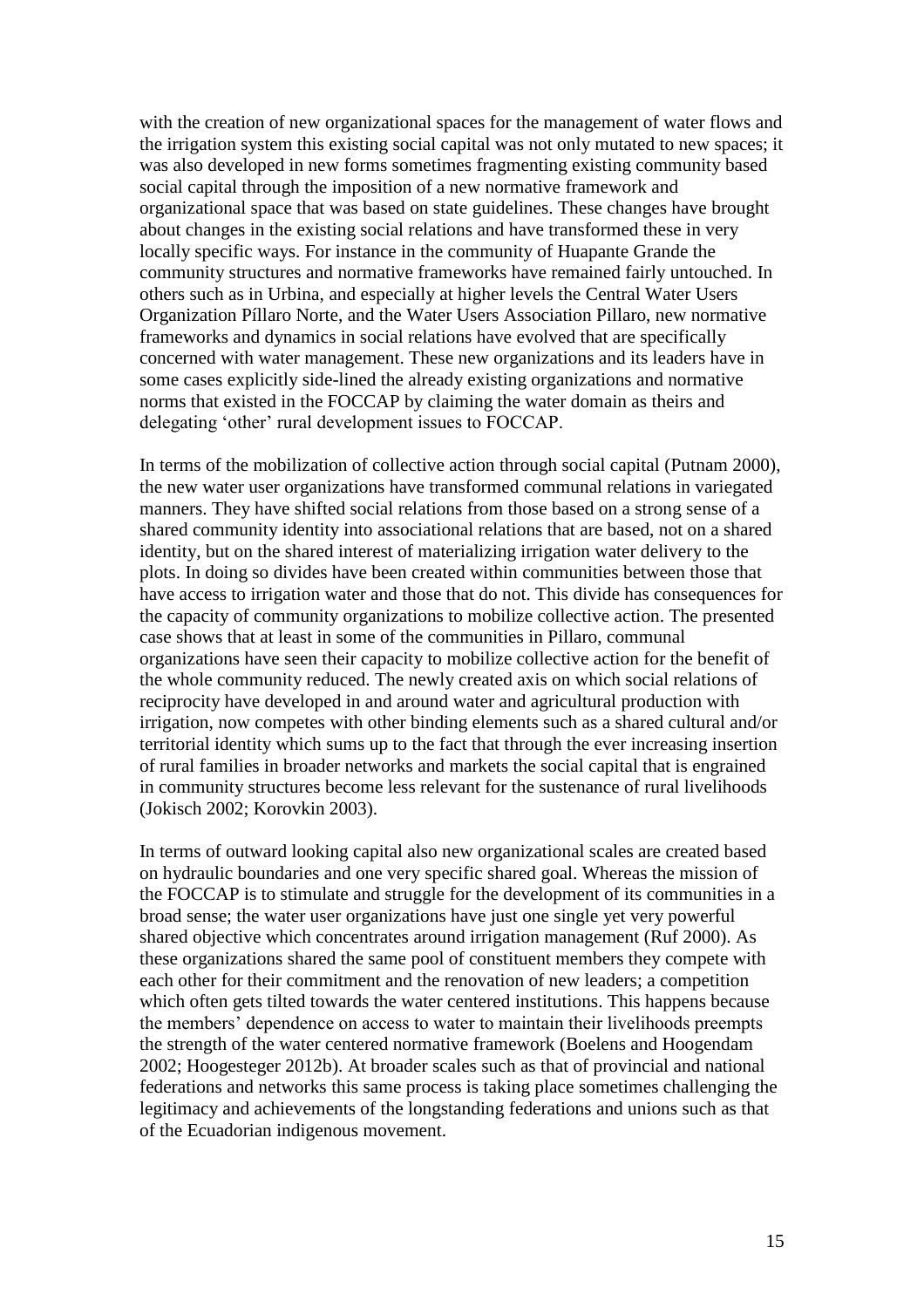#### **Bibliography**

- Andolina, R., N. Laurie and S. Radcliffe. 2009. *Indigenous development in the andes; culture, power and transnationalism*. Durham and London: Duke University Press
- <span id="page-15-4"></span>Bebbington, A. 1993. Modernization from below: An alternative indigenous development? Economic Geography 69, no. 3: 274-92.
- <span id="page-15-3"></span>Bebbington, A. and T. Perreault. 1999. Social capital, development, and access to resources in highland ecuador. Economic Geography 75, no. 4: 395-418.
- <span id="page-15-6"></span>Beccar, L., R. Boelens and P. Hoogendam. 2002. Water rights and collective action in community irrigation. In *Water rights and empowerment*, eds Boelens, R and Hoogendam, P, 1-19. Assen: Van Gorcum.
- <span id="page-15-13"></span>Becker, M. 2008. *Indians and leftist in the making of ecuador's modern indigenous movements*. Durham and London: Duke University Press.
- <span id="page-15-1"></span>Boelens, R. 2008. "The rules of the game and the game of the rules". Normalization and resistance in andean water control. PhD, Wageningen University.
- <span id="page-15-8"></span>Boelens, R. 2009. Diverse waters. Water rights and legal pluralism in andean communities. Anuario De Estudios Americanos 66, no. 2: 23-55.
- <span id="page-15-7"></span>Boelens, R. and B. Doornbos. 2001. The battlefield of water rights. Rule making amidst conflicting normative frameworks in the ecuadorian highlands. Human Organization 60, no. 4: 343-55.
- <span id="page-15-15"></span>Boelens, R. and P. Hoogendam. 2002. *Water rights and empowerment*. Assen: Van Gorcum. [http://library.wur.nl/WebQuery/lsw?wq\\_qry=v960+1664479](http://library.wur.nl/WebQuery/lsw?wq_qry=v960+1664479)
- <span id="page-15-5"></span>Boelens, R. and M. Zwarteveen. 2002. Gender dimensions of water control in andean irrigation. In *Water rights and empowerment*, eds Boelens, R and Hoogendam, P, 75-109. Assen: van Gorcum.
- <span id="page-15-14"></span>Bretón Solo De Saldivar, V. 2002. Cooperación al desarrollo, capital social y neoindigenismo en los andes ecuatorianos. European Review of Latin American and Caribbean Studies 73, no. 2: 43-63.
- <span id="page-15-9"></span>Cremers, L., M. Ooijevaar and R. Boelens. 2005. Institutional reform in the andean irrigation sector: Enabling policies for strengthening local rights and water management. Natural Resources Forum 29, no. 1: 37-50.
- <span id="page-15-10"></span>De Janvry, A. and E. Sadoulet. 1989. A study in resistance to institutional change: The lost game of latin american land reform. World Development 17, no. 9: 1397-407.
- <span id="page-15-11"></span>Dries Van Den, A. and B. Jaramillo. 2000. Informe de evaluación ex-ante: Proyecto riego y desarrollo local pillaro, ramal norte. Quito: CESA.
- <span id="page-15-2"></span>Heckathorn, D.D. 1997. Respondent-driven sampling: A new approach to the study of hidden populations. Social Problems 44, no. 2: 174–99.
- <span id="page-15-0"></span>Hoogesteger, J. 2012a. Democratizing water governance from the grassroots: The development of interjuntas-chimborazo in the ecuadorian andes. Human Organization 71, no. 1: 76-86.
- <span id="page-15-12"></span>Hoogesteger, J. 2012b. Trans-forming social capital around water: Water user organizations, water rights and non-governmental organizations in cangahua, the ecuadorian andes. Society & Natural Resources: An International Journal, , DOI:10.1080/08941920.2012.689933.